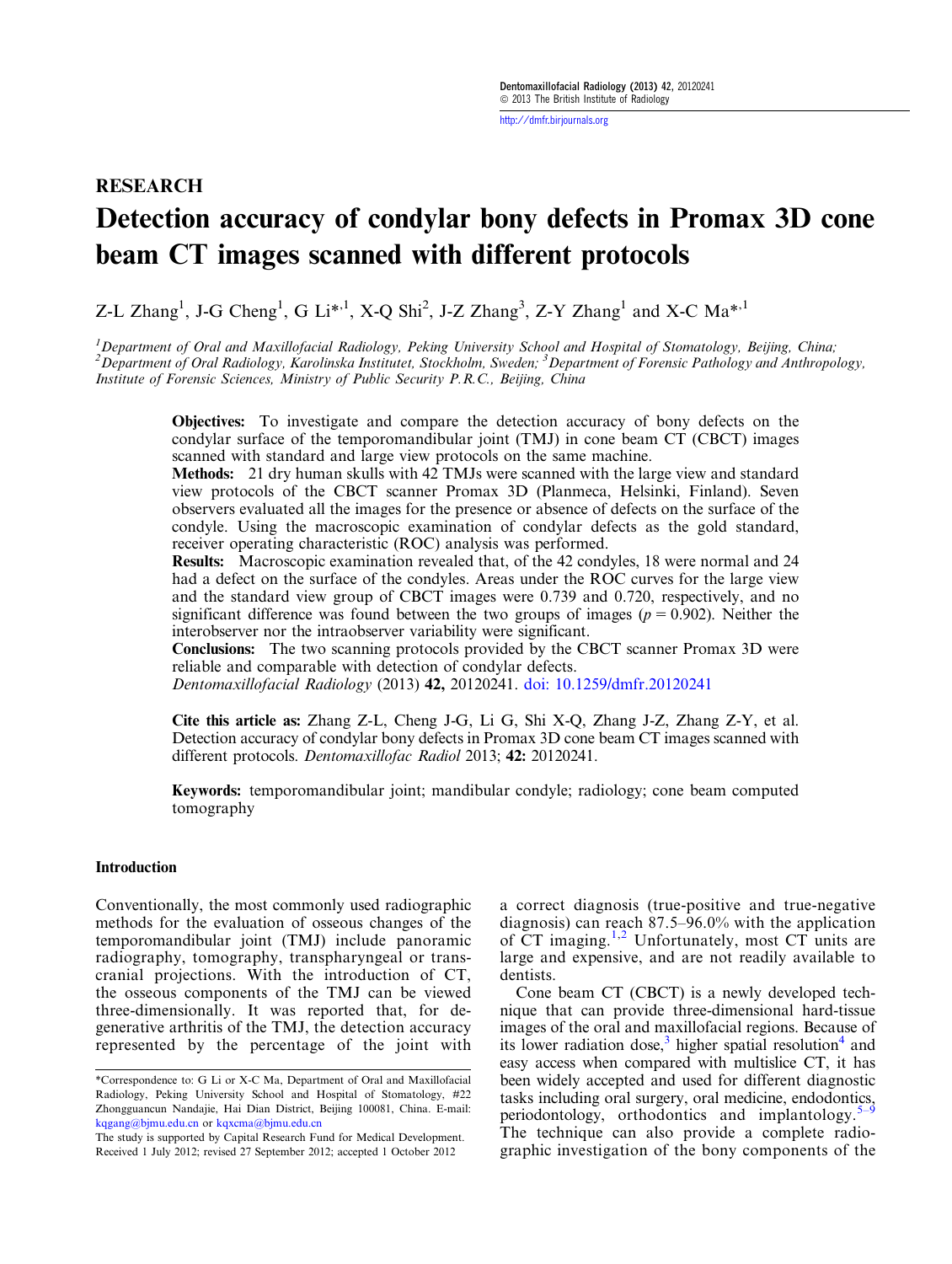TMJ.<sup>10–[13](#page-4-0)</sup> Recent studies have revealed that CBCT is a reliable alternative to multislice CT for the assessment of the TMJ space and osseous changes. $14,15$ 

For the purposes of different diagnostic tasks and minimizing the radiation dose to patients, nowadays CBCT scanners allow users to select the field of view (FOV), high- or low-spatial resolution and patient size when scanning a patient. A recent study has indicated that, when applying different dental protocols, the effective radiation doses of the CBCT scanner Promax 3D (Planmeca, Helsinki, Finland) are quite different.<sup>[16](#page-4-0)</sup> For example, when scanning the TMJs with a combination of a full FOV of  $8\times 8$  cm, the largest patient size and a normal resolution given a voxel size of 0.32 mm and 12 bit pixel depth, a protocol that will be called standard view hereafter, the effective radiation dose of one scan is  $298 \mu Sv$ ; however, when using the large view protocol, which combines three full FOVs horizontally by stitching, a method used to correct and register the spatial orientation of the three volumes and align them to one another, the effective radiation dose is  $87 \mu Sv$  for both TMJs, which is only about one-third of that when applying the standard view protocol. $16$ 

If both TMJs are examined with a single scan using the large view protocol, the effective radiation dose will be considerably reduced. However, in theory, a low dose results in a low signal-to-noise ratio and consequently a low diagnostic image quality. The purpose of the present study was therefore to evaluate and compare the osseous changes of the TMJ in the Promax 3D CBCT images scanned with the standard and the large view protocols.

## Materials and methods

## Skulls and gold standard

42 joints in 21 dry human skulls were employed. These skulls were supplied by the Institute of Forensic Sciences, Ministry of Public Security, China. The selec-tion criteria were as described in a previous study.<sup>[17](#page-4-0)</sup> Because we used dry human skulls in the study, ethics approval by the institutional review board was not necessary.

The appearances of the condylar surfaces ranged from normal to having a defect of varying size. The macroscopic definition of the bony defect, which was only used to determine the presence or absence of bony defects and not for statistical analysis in the present study, was: (1) destructive and erosive osseous changes of the condyle, (2) flattening of the articular surface of the condyle and (3) deformity of the condyle. To determine the presence or absence of bony defects, all condyles were viewed by two investigators. The following two-point scale was used to score the status of the condylar surfaces:  $0 =$  absence of bony defect and  $1 = at$  least one bony defect present on the condylar surface. In cases where the investigators' ratings diverged, a joint assessment was performed until consensus was reached. An example image of a condyle is shown in [Figure 1a](#page-2-0).

# CBCT images

CBCT images of the 42 TMJs were acquired with the CBCT scanner Promax 3D, which can provide different scanning protocols by combining patient size, volume size and image resolutions. The two protocols that are suitable for TMJ examinations were selected. One is called the standard view protocol in this study and the other is the large view protocol that is used to combine three volumes of full FOV horizontally. When the standard view protocol was used for scanning, two scans were performed, one for each TMJ. However, when the large view protocol was applied, only a single scan was needed. The exposure parameters for each scan in this study are presented in [Table 1.](#page-3-0) During the CBCT exposures, a 20 mm thick water phantom was placed around the skull to simulate soft tissue.<sup>[17](#page-4-0)</sup>

To keep the TMJ space stable at its centric occlusion position, an autopolymerizing acrylic resin (Meliodent; Heraeus Kulzer, Hanau, Germany) was used. This acrylic resin was mixed using a ratio (powder to liquid) of 10:7 (w/w). About 5 min later, the mixture was put into both the glenoid fossas of one skull and the associated mandible was positioned to achieve its centric occlusion until the acrylic resin became rigid. Bone surfaces had been coated by a separate liquid before fixation. Adhesive tape was used to ensure fixation of the mandible to the skull throughout the study.

# Viewing

Seven resident doctors of dentistry viewed all the images, which were displayed on a 22 inch (56 cm) Dell<sup>™</sup> E228WFP flat panel monitor (Dell, Round Rock, TX) with a resolution of  $1680 \times 1050$  pixels. To avoid any possible bias, the two investigators who had determined the bony defect were excluded from the observation of images. The CBCT images were viewed in a blind and random manner with the proprietary software (Romexis® 2.3.0., Planmeca, Helsinki, Finland). The observers were allowed to adjust the brightness and contrast at will and evaluated the images in the axial, coronal and sagittal planes with respect to TMJ condylar bony defects [\(Figures 1b,c\)](#page-2-0). Before viewing, each observer was informed on the use of CBCT proprietary software and the definition of a radiological TMJ condylar defect. The radiological condylar defect was defined as (1) faceting—a small, smooth, flat surface or irregularity seen on the bony outline of the condyle producing a sharp deviation in condylar form, (2) lack of cortical definition—loss of peripheral opaque rim of cortical bone or (3) both faceting and lack of cortical contour[.18](#page-5-0) This definition was only used to determine the presence or absence of radiological condylar bony defects and not for the statistical analysis. Viewing was conducted in a quiet room with dim light. Each observer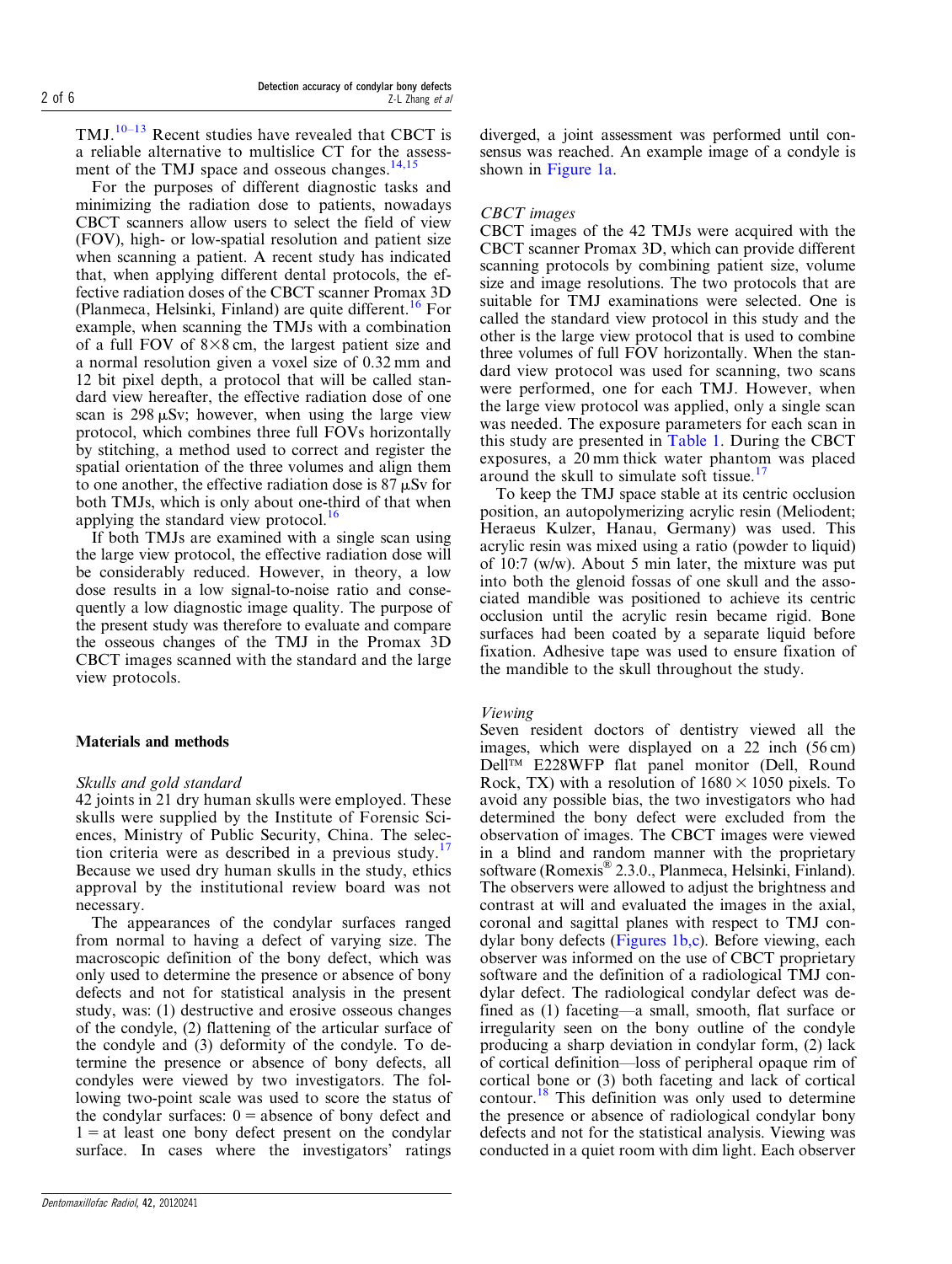<span id="page-2-0"></span>Detection accuracy of condylar bony defects<br>Z-L Zhang *et al* 3 Of 6







Figure 1 (a) An example of a condylar defect (solid black arrow). (b) An example of cone beam CT images acquired with the large view protocol. (c) An example of cone beam CT images acquired with the standard view protocol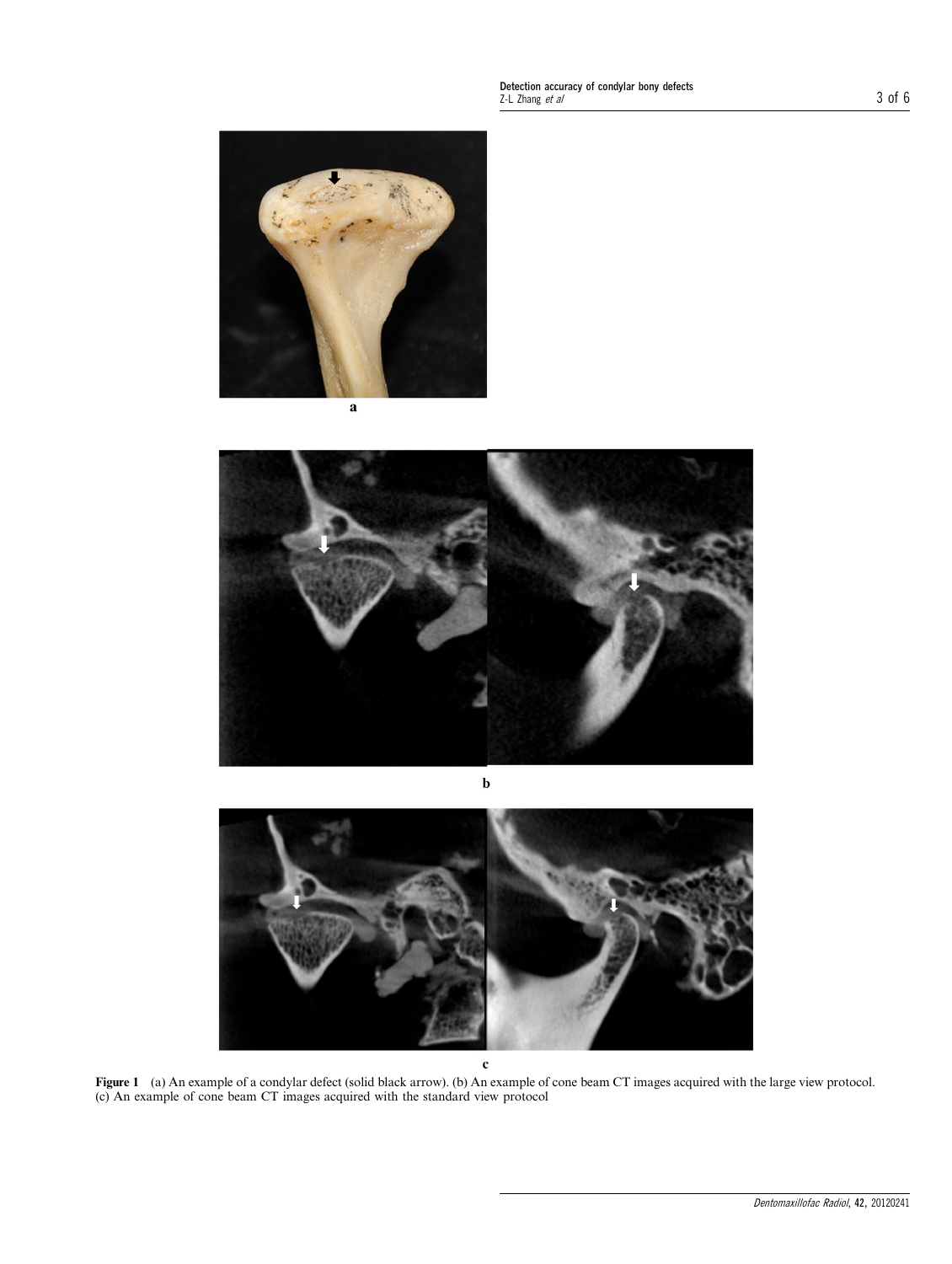<span id="page-3-0"></span>Detection accuracy of condylar bony defects  $\frac{1}{4}$  of 6  $\frac{1}{2}$   $\frac{1}{2}$   $\frac{1}{2}$   $\frac{1}{2}$   $\frac{1}{2}$   $\frac{1}{2}$   $\frac{1}{2}$   $\frac{1}{2}$   $\frac{1}{2}$   $\frac{1}{2}$   $\frac{1}{2}$   $\frac{1}{2}$   $\frac{1}{2}$   $\frac{1}{2}$   $\frac{1}{2}$   $\frac{1}{2}$   $\frac{1}{2}$   $\frac{1}{2}$   $\frac{1}{2}$   $\frac{1}{2}$   $\frac{1}{$ 

Table 1 Specifications of different imaging groups when taking radiographs

| Protocol      | $\sim$ | mAs | Exposure time (s) | <i>Voxel size</i><br>(mm | Field of view<br>(mm       | Slice thickness<br>(mm) |
|---------------|--------|-----|-------------------|--------------------------|----------------------------|-------------------------|
| Large view    |        |     | 0. .              | ∪.J∠                     | $150 \times 110 \times 80$ | 0.96                    |
| Standard view | 84     |     |                   | $\cdots$<br>∪.J∠         | $80 \times 80 \times 80$   | 0.96                    |

evaluated only one group of test images at a time. There was a 1 week interval between the adjacent evaluations of large view and standard view images. To investigate the intraobserver agreement, each observer reassessed the images 2 weeks later.

The observers used the following five-point ranking to record their level of confidence with regard to the absence or presence of condylar bony defects:  $1 =$ definitely not present,  $2 =$  probably not present,  $3 =$ uncertain,  $4 =$  probably present and  $5 =$  definitely present.

#### Data analyses

With the macroscopic anatomy examination as the reference standard, each observer's performance was converted into a receiver operating characteristic (ROC) curve with  $SPSS^{\circledast}$  v. 16.0 for Windows (SPSS, Chicago, IL). The maximum likelihood parameters were determined and the areas under the ROC curves (Az values) were calculated. The t-test was used to analyse the Az values for the differences between imaging groups. One-way analysis of variance was used to analyse the Az values for the differences among observers. Intraobserver variation was analysed with the Wilcoxon test. Differences were considered to be statistically significant when  $p < 0.05$ .

### **Results**

Macroscopic anatomy examination revealed that, of the 42 TMJ condylar surfaces, 18 (42.86%) were normal and 24 (57.14%) had defects. Thus, 24 condylar surfaces were considered to be positive for a defect when performing the ROC analysis. Table 2 shows the Az values from each observer. There was no statistical difference in

Table 2 Areas under the receiver operating characteristic curve (Az) obtained from each observer

| <i><b>Observer</b></i> | Large view | Standard view |  |
|------------------------|------------|---------------|--|
| 1                      | 0.736      | 0.692         |  |
| 2                      | 0.773      | 0.675         |  |
| 3                      | 0.688      | 0.703         |  |
| 4                      | 0.803      | 0.778         |  |
| 5                      | 0.747      | 0.705         |  |
| 6                      | 0.683      | 0.723         |  |
| 7                      | 0.744      | 0.764         |  |
| Mean                   | 0.739      | 0.720         |  |
| SD                     | 0.043      | 0.038         |  |

SD, standard deviation.

Az values between the two imaging groups ( $p = 0.902$ ). Figure 2 shows the ROC curves from the pooled observer performances. The ROC curve for the large view protocol images is slightly higher than that for the standard view protocol images. There was no statistically significant difference among (interobserver,  $p = 0.216$ ) or within (intraobserver,  $p = 0.157{\text -}0.778$ ) observers.

## **Discussion**

Because of the potential risk of radiation to patients, the radiation dose of CBCT is a major concern. To minimize the radiation dose without compromising image quality, many scanning protocols have been devised. Combining two or three full FOVs horizontally or vertically for a large view is one such protocol. The present study demonstrated that the detection accuracy of condylar defects represented by the area under the ROC curve was equally good for both the standard and the large view group of images, i.e. the images scanned with one full FOV and the images obtained with horizontal stitching of three full FOVs. This implies that, by using the large view protocol to scan a patient for observation of osseous changes of the condyle, the radiation dose can be considerably reduced without any loss of diagnostic accuracy in the images.

In a search of the literature, we did not find any study exclusively focused on the impact of stitching images on the observation of TMJ bony defects. However, several studies were reported with regard to



Figure 2 Receiver operating characteristic (ROC) curve from the pooled observer performances for each imaging group when the condylar defect was detected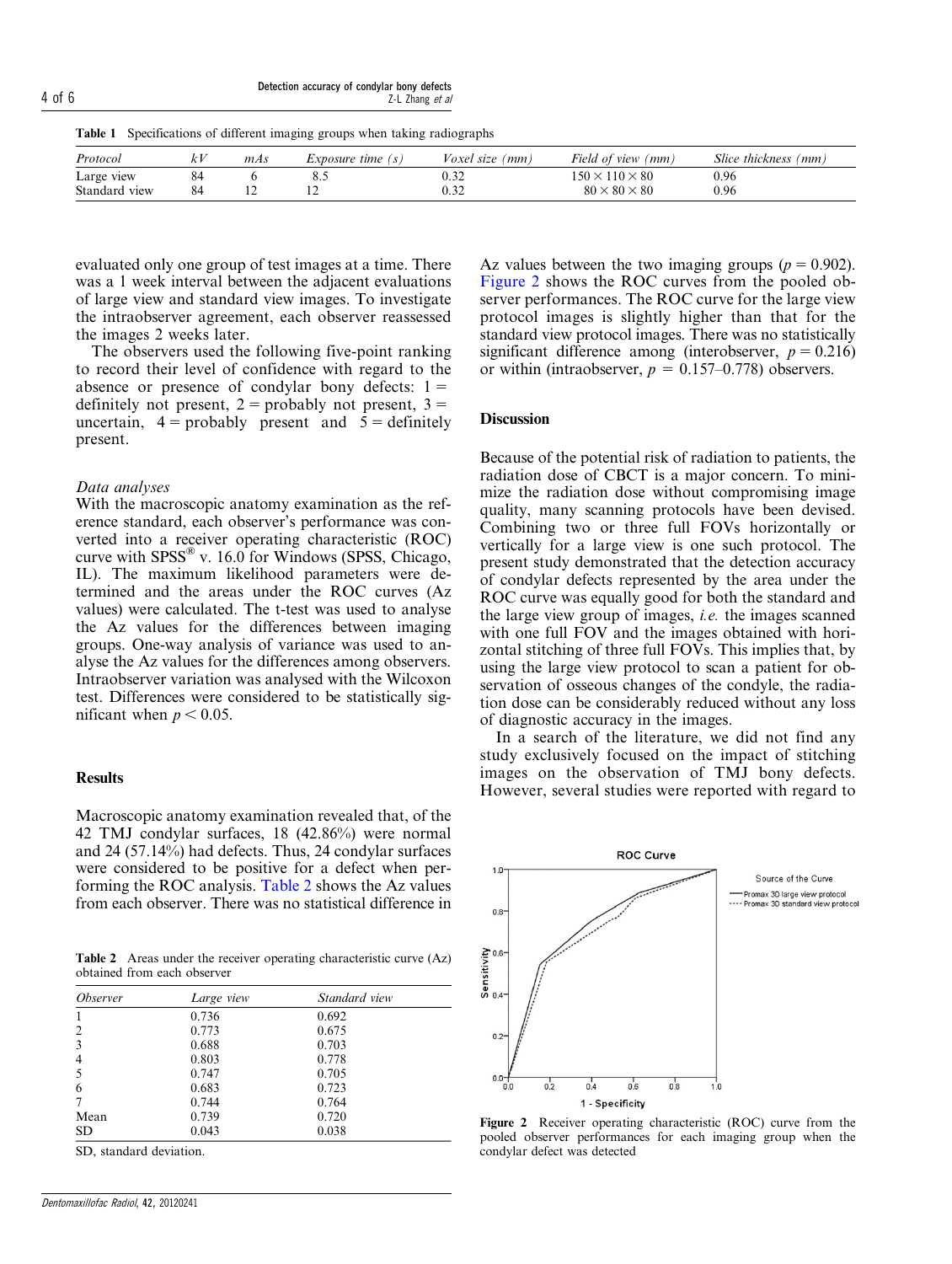<span id="page-4-0"></span>the usefulness of CBCT images in the evaluation of TMJ bone erosions.<sup>10–[13,19](#page-5-0)</sup> In one study, the diagnostic efficacy of condylar erosions was assessed with CBCT images scanned with different voxel sizes and FOVs. In this study, the CBCT scanner CB MercuRay (Hitachi Medical, Twinsburgh, OH) was used and the CBCT images were acquired with a 15 cm FOV at a voxel size of 0.2 mm, a 22.5 cm FOV at a voxel size of 0.3 mm and a 30 cm FOV at a voxel size of 0.4 mm. The results show that, for assessment of bony erosions, the CBCT images acquired with a 15 cm FOV were significantly better than images acquired with a  $30 \text{ cm}$  FOV.<sup>11</sup> The referenced study shows the effect of FOV and voxel sizes on the critical evaluation of TMJ erosions. In the present study, however, the voxel size and the FOV used to scan a patient was the same for both protocols. The report that is most closely related to the present study is the measurement accuracy of TMJ space distances in CBCT images scanned with the stitching program. $17$  In that study, the CBCT scanner Promax 3D was used and the standard and the large view protocols were employed for scanning as well. The results demonstrate that the two scanning protocols were reliable and similar for recording the TMJ space.

The use of dry skulls may be a drawback of the study. However, the studies performed by Li et  $al^{20}$  $al^{20}$  $al^{20}$  and Hintze and Wenzel<sup>[21](#page-5-0)</sup> have demonstrated that there is no significant differences between the diagnostic accuracy of

#### References

- 1. Westesson PL, Katzberg RW, Tallents RH, Sanchez-Woodworth RE, Svensson SA. CT and MR of the temporomandibular joint: comparison with autopsy specimens. AJR Am J Roentgenol 1987; 148: 1165–1171.
- 2. Manzione JV, Katzberg RW, Brodsky GL, Seltzer SE, Mellins HZ. Internal derangements of the temporomandibular joint: diagnosis by direct sagittal computed tomography. Radiology 1984; 150: 111–115.
- 3. Pauwels R, Beinsberger J, Collaert B, Theodorakou C, Rogers J, Walker A, et al. Effective dose range for dental cone beam computed tomography scanners. Eur J Radiol 2012; 81: 267– 271.
- 4. Araki K, Maki K, Seki K, Sakamaki K, Harata Y, Sakaino R, et al. Characteristics of a newly developed dentomaxillofacial X-ray cone beam CT scanner (CB MercuRay): system configuration and physical properties. Dentomaxillofac Radiol 2004; 33: 51–59.
- 5. Cheng JG, Zhang ZL, Wang XY, Zhang ZY, Ma XC, Li G. Detection accuracy of proximal caries by phosphor plate and cone-beam computerized tomography images scanned with different resolutions. Clin Oral Investig 2012; 16: 1015– 1021.
- 6. Ghaeminia H, Meijer GJ, Soehardi A, Borstlap WA, Mulder J, Berge SJ. Position of the impacted third molar in relation to the mandibular canal. Diagnostic accuracy of cone beam computed tomography compared with panoramic radiography. Int J Oral Maxillofac Surg 2009; 38: 964–971.
- 7. Matherne RP, Angelopoulos C, Kulild JC, Tira D. Use of conebeam computed tomography to identify root canal systems in vitro. J Endod 2008; 34: 87–89.
- 8. Holberg C, Steinhauser S, Geis P, Rudzki-Janson I. Cone-beam computed tomography in orthodontics: benefits and limitations. J Orofac Orthop 2005; 66: 434–444.

caries obtained both under laboratory conditions and from real patients. One limitation of the present study was the fact that only condylar defects of human dry skull were assessed. These defects occurred naturally or were induced during use. We did not evaluate other bony changes of the TMJ such as osteophytes due to the limited number of such osseous abnormalities in the studied samples.

## Conclusion

Standard view and large view scanning protocols provided by the CBCT scanner Promax 3D were reliable and comparable for detection of TMJ bony defects in dry human skulls. Considering that the two scanning protocols can provide a similar measurement accuracy of the TMJ space and the effective radiation dose obtained from a large view protocol is only about onesixth of that of two standard view protocols, the large view protocol may be recommended when a Promax 3D CBCT examination is required for assessment of a patient's TMJ.

#### Acknowledgment

The authors express their sincere appreciations to the dentists who assessed all the test radiographs.

- 9. Hatcher DC, Dial C, Mayorga C. Cone beam CT for pre-surgical assessment of implant sites. J Calif Dent Assoc 2003; 31: 825–833.
- 10. Dos Anjos Pontual ML, Freire JS, Barbosa JM, Frazao MA, Dos Anjos Pontual A. Evaluation of bone changes in the temporomandibular joint using cone beam CT. Dentomaxillofac Radiol 2012; 41: 24–29.
- 11. Librizzi ZT, Tadinada AS, Valiyaparambil JV, Lurie AG, Mallya SM. Cone-beam computed tomography to detect erosions of the temporomandibular joint: effect of field of view and voxel size on diagnostic efficacy and effective dose. Am J Orthod Dentofacial Orthop 2011; 140: e25–e30.
- 12. Honda K, Larheim TA, Maruhashi K, Matsumoto K, Iwai K. Osseous abnormalities of the mandibular condyle: diagnostic reliability of cone beam computed tomography compared with helical computed tomography based on an autopsy material. Dentomaxillofac Radiol 2006; 35: 152–157.
- 13. Tsiklakis K, Syriopoulos K, Stamatakis HC. Radiographic examination of the temporomandibular joint using cone beam computed tomography. Dentomaxillofac Radiol 2004; 33: 196–201.
- 14. Zain-Alabdeen EH, Alsadhan RI. A comparative study of accuracy of detection of surface osseous changes in the temporomandibular joint using multidetector CT and cone beam CT. Dentomaxillofac  $Radiol$  2012: 41: 185–191.
- 15. Katakami K, Shimoda S, Kobayashi K, Kawasaki K. Histological investigation of osseous changes of mandibular condyles with backscattered electron images. Dentomaxillofac Radiol 2008; 37: 330–339.
- 16. Qu XM, Li G, Ludlow JB, Zhang ZY, Ma XC. Effective radiation dose of ProMax 3D cone-beam computerized tomography scanner with different dental protocols. Oral Surg Oral Med Oral Pathol Oral Radiol Endod 2010; 110: 770–776.
- 17. Zhang ZL, Cheng JG, Li G, Zhang JZ, Zhang ZY, Ma XC. Measurement accuracy of temporomandibular joint space in